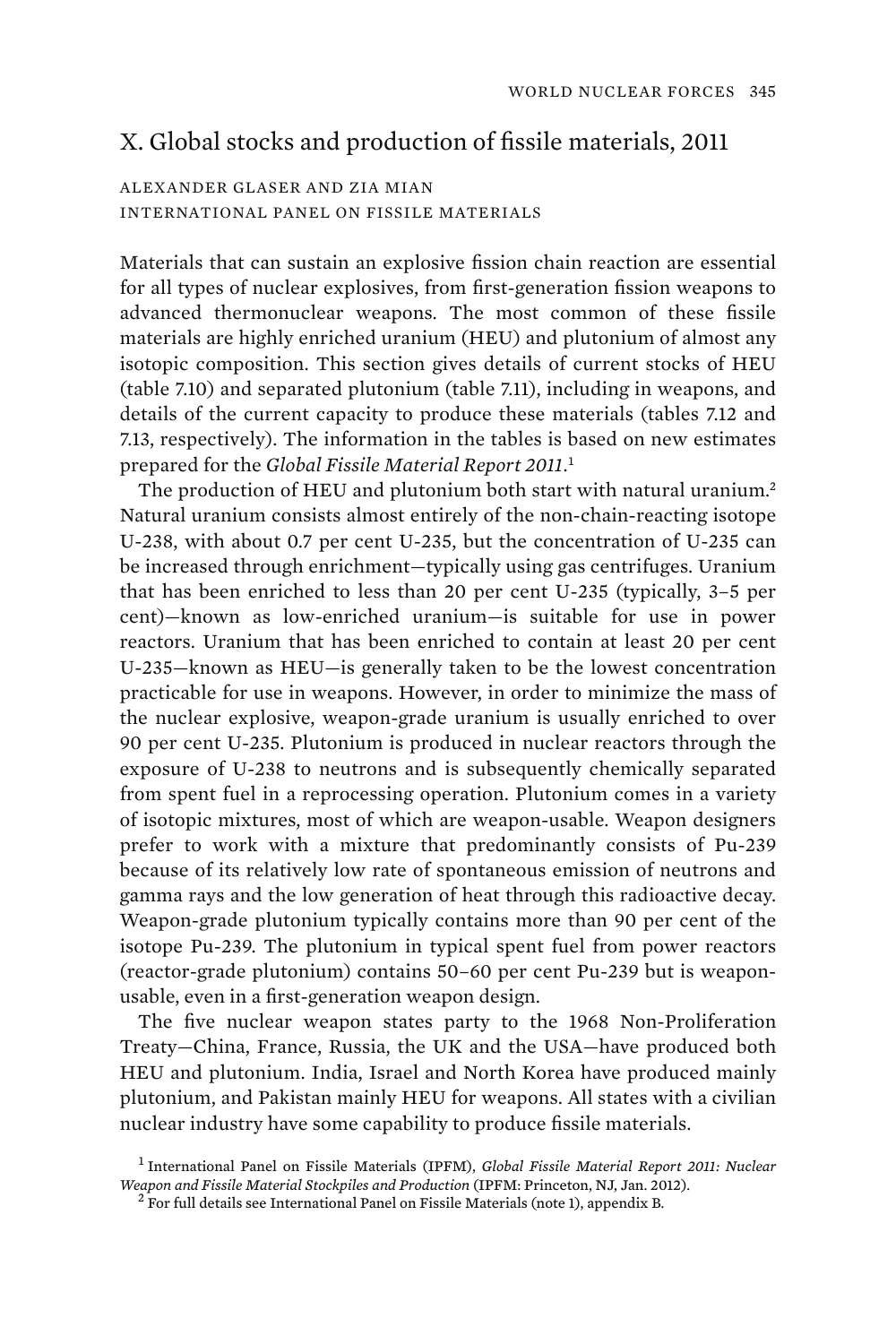| State                                                                     | National stockpile<br>$(\text{tonnes})^d$        | Production status                             | Comments                                                                                                                                                                          |
|---------------------------------------------------------------------------|--------------------------------------------------|-----------------------------------------------|-----------------------------------------------------------------------------------------------------------------------------------------------------------------------------------|
| China<br>France <sup>b</sup><br>India <sup>c</sup><br>Israel <sup>d</sup> | $16 \pm 4$<br>$31 \pm 6$<br>$2.0 \pm 0.3$<br>0.3 | Stopped 1987-89<br>Stopped 1996<br>Continuing | Includes 4.6 tonnes declared civilian                                                                                                                                             |
| Pakistan                                                                  | $2.75 \pm 0.4$                                   | Continuing                                    |                                                                                                                                                                                   |
| Russia <sup>e</sup>                                                       | $666 \pm 120$                                    | Stopped 1987–88                               | Includes 50 tonnes assumed to be<br>reserved for naval and research<br>reactor fuel; does not include<br>71 tonnes to be blended down                                             |
| $\mathbf{U}\mathbf{K}^f$                                                  | 21.2 (declared)                                  | Stopped 1962                                  | Includes 1.4 tonnes declared civilian                                                                                                                                             |
| USA <sup>g</sup>                                                          | 510 (declared)                                   | Stopped 1992                                  | Includes 130 tonnes reserved for<br>naval reactor fuel and 20 tonnes for<br>other HEU reactor fuel; does not<br>include 100 tonnes to be blended<br>down or for disposal as waste |
| Non-nuclear<br>weapon states <sup>h</sup>                                 | $-20$                                            |                                               |                                                                                                                                                                                   |
| Total                                                                     | $~1270^1$                                        |                                               | Does not include 171 tonnes to be<br>blended down                                                                                                                                 |

| Table 7.10. Global stocks of highly enriched uranium (HEU), 2011 |  |  |  |  |
|------------------------------------------------------------------|--|--|--|--|
|                                                                  |  |  |  |  |

*a* Most of this material is 90–93% enriched uranium-235, which is typically considered as weapon-grade. Important exceptions are noted where required. Blending down (i.e. reducing the concentration of U-235) of excess Russian and US weapon-grade HEU up to late 2011 and mid-2011, respectively, has been taken into account.

*b* France declared 4.6 tonnes of civilian HEU to the International Atomic Energy Agency (IAEA) as of the end of 2010; it is assumed here to be weapon-grade, 93% enriched HEU, even though some of the material is in irradiated form. The uncertainty in the estimate applies only to the military stockpile of 26 tonnes and does not apply to the declared stock of 4.9 tonnes.

*c* It is believed that India is producing HEU (enriched to 30–45%) for use as naval reactor fuel. The estimate is for HEU enriched to 30%.

*d* Israel may have acquired *c*. 300 kg of weapon-grade HEU from the USA in or before 1965.

*e* As of 31 Dec. 2011, 442 tonnes of Russia's weapon-grade HEU had been blended down. The estimate given for the Russian reserve for naval reactors is the authors' estimate based on the size of the Russian fleet.

 $^f$ The UK declared a stockpile of 21.9 tonnes of HEU as of 31 Mar. 2002, the average enrichment of which was not given. An estimated 0.7 tonnes may have been consumed since then in naval reactor fuel. The UK declared a stock of 1.4 tonnes of civilian HEU to the IAEA as of the end of 2010.

*g* The amount of US HEU is given in actual tonnes, not 93% enriched equivalent. As of 30 Sep. 1996 the USA had an inventory of 741 tonnes of HEU containing 620 tonnes of U-235. To date, the USA has earmarked 233 tonnes of HEU for blending down. As of mid-2011 it had blended down 135 tonnes of this; however, little if any of this HEU was weapon-grade. An additional at least 100 tonnes is in the form of irradiated naval fuel.

*<sup>h</sup>* The 2010 IAEA Annual Report lists 230 significant quantities of HEU under comprehensive safeguards. In order to reflect the uncertainty in the enrichment levels of this material, mostly in research reactor fuel, a total of 20 tonnes of HEU is assumed. About half of this is in Kazakhstan and has been initially irradiated slightly higher than 20%-enriched fuel.

*i* This total is rounded to the nearest 5 tonnes.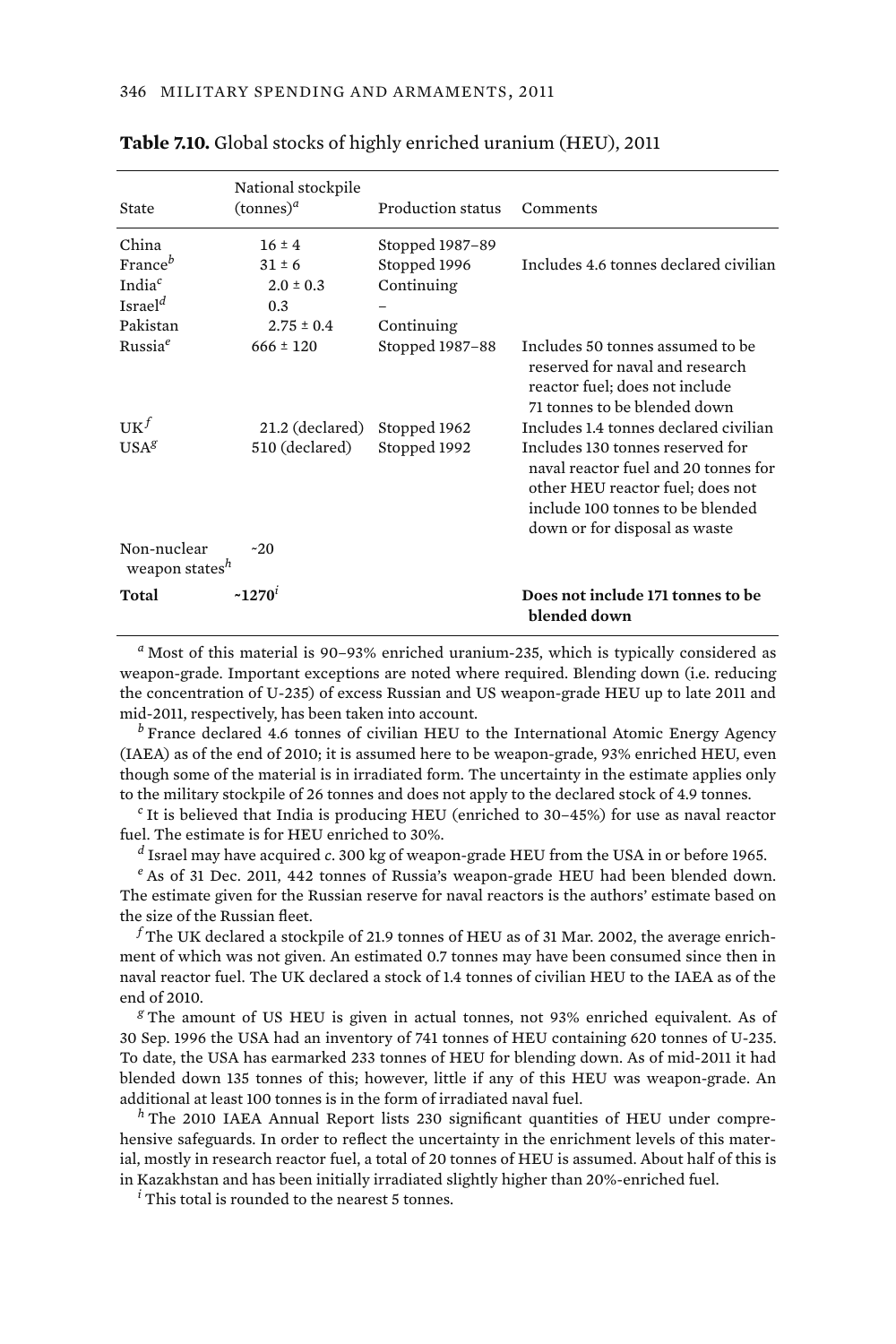| State                     | Military stocks<br>as of 2011<br>(tonnes) | Military<br>production status  | Civilian stocks<br>as of 2011, unless indicated<br>$(\text{tonnes})^d$ |
|---------------------------|-------------------------------------------|--------------------------------|------------------------------------------------------------------------|
| China                     | $1.8 \pm 0.8$                             | Stopped in 1991                | 0.01                                                                   |
| France                    | $6 \pm 1.0$                               | Stopped in 1992                | 56 (does not include 24.2 foreign<br>owned)                            |
| Germany                   |                                           |                                | 7.6 (in France, Germany and<br>the UK)                                 |
| India <sup>b</sup>        | $0.52 \pm 0.14$                           | Continuing                     | 4.44 (includes 4.2 outside<br>safeguards)                              |
| Israel <sup>c</sup>       | $0.82 \pm 0.13$                           | Continuing                     |                                                                        |
| Japan                     |                                           |                                | 44.9 (including a total of 35 in<br>France and the UK)                 |
| Korea, North <sup>d</sup> | 0.03                                      | Resumed in 2009                |                                                                        |
| Pakistan <sup>e</sup>     | $0.11 \pm 0.02$                           | Continuing                     |                                                                        |
| Russia <sup>f</sup>       | $128 \pm 8$ (34 declared<br>excess)       | Effectively stopped<br>in 1997 | 48.4                                                                   |
| UK <sup>g</sup>           | 7.6 (4.4 declared<br>excess)              | Stopped in 1995                | 86.8 (includes 0.9 abroad but<br>not 28.0 foreign owned)               |
| USA <sup>h</sup>          | 92 (53.9 declared<br>excess)              | Stopped in 1988                |                                                                        |
| <b>Totals</b>             | ~237 (92 declared<br>excess)              |                                | ~248                                                                   |

|  |  | Table 7.11. Global stocks of separated plutonium, 2011 |  |
|--|--|--------------------------------------------------------|--|
|  |  |                                                        |  |

*a* Some countries own civilian plutonium that is stored overseas, mostly in France and the UK, but do not submit an IAEA INFCIRC/549 declaration. This includes Italy, which has 5.8 tonnes of plutonium, and the Netherlands, which has 0.3 tonnes of plutonium, all at La Hague, France.

*b* India produced weapon-grade plutonium from the CIRUS and Dhruva reactors until CIRUS closed at the end of 2010. As part of the 2005 Indian–US Civil Nuclear Cooperation Initiative, India has included in the military sector much of the plutonium separated from its spent power-reactor fuel. While it is labelled civilian here since it is intended for breeder reactor fuel, this plutonium was not placed under safeguards in the 'India-specific' safeguards agreement signed by the Indian Government and the IAEA on 2 Feb. 2009.

*c* Israel is believed to still be operating the Dimona plutonium production reactor but may be using it primarily for tritium production.

*d* North Korea is reported to have declared plutonium production of 31 kg in June 2008; to have carried out nuclear tests in 2006 and 2009; and to have resumed production in 2009, adding 8–10 kg.

*e* Pakistan is estimated to be producing *c*. 20 kg a year of weapon-grade plutonium from its Khushab-1 and -2 reactors. Two additional plutonium production reactors are under construction at the same site.

 $^f$  Russia does not include its plutonium declared as excess in its INFCIRC/549 statement.

<sup>g</sup> The UK declared 86 tonnes of civilian plutonium (not including 28 tonnes of foreignowned plutonium in the UK). This includes 4.4 tonnes of military plutonium declared excess and placed under European Atomic Energy Community (Euratom) safeguards and designated for IAEA safeguarding. It is included in the civilian stocks. The UK declared in 1995 that it had stopped fissile material production for weapons; this was the last year in which the UK's Atomic Weapons Establishment at Aldermaston received plutonium from the Sellafield reprocessing plant.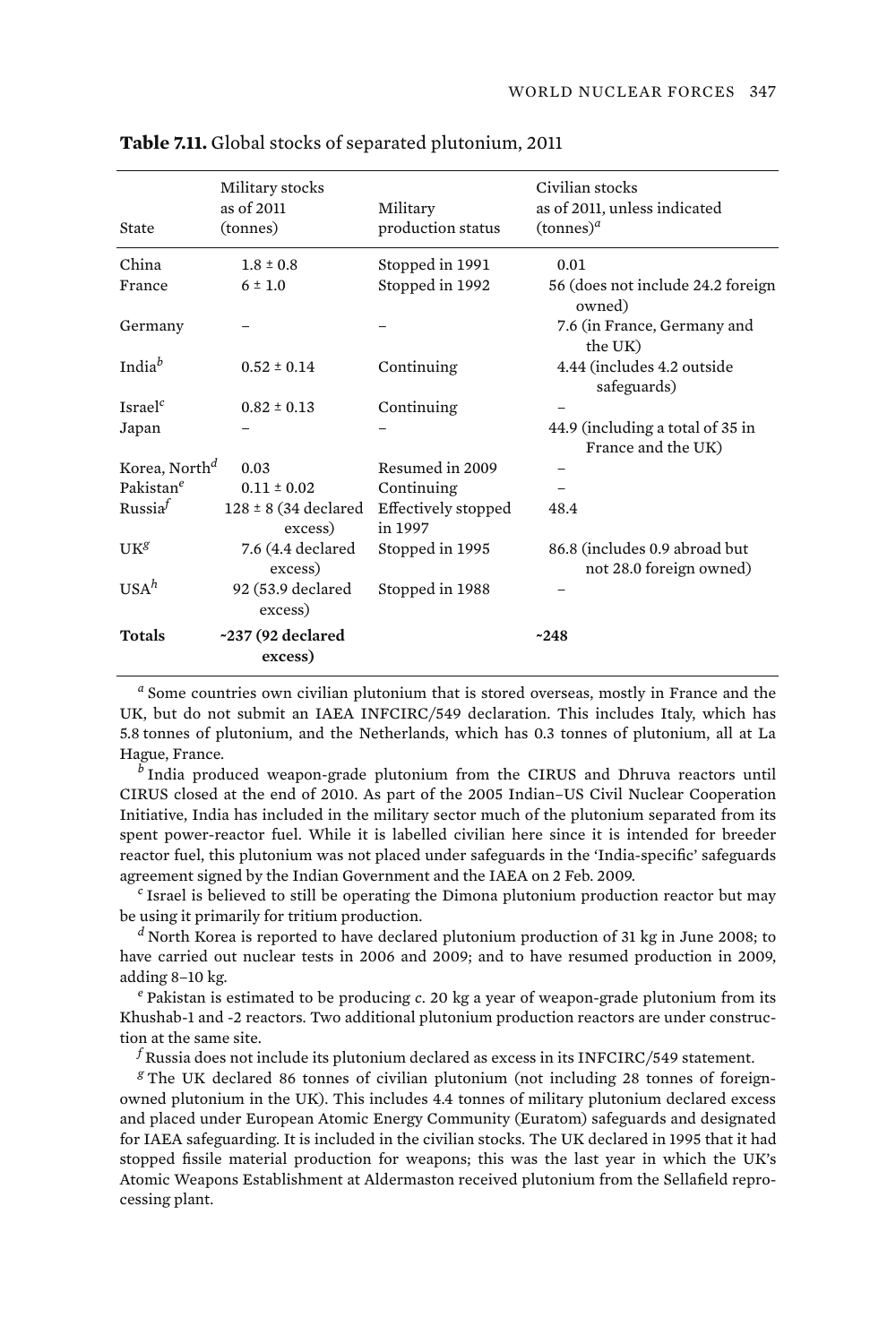## 348 MILITARY SPENDING AND ARMAMENTS, 2011

*<sup>h</sup>* In its IAEA INFCIRC/549 statement, the USA declared 53.9 tonnes of plutonium as excess for military purposes.

*Sources for table 7.10*: International Panel on Fissile Materials (IPFM), *Global Fissile Material Report 2011: Nuclear Weapon and Fissile Material Stockpiles and Production* (IPFM: Princeton, NJ, Jan. 2012), figure 1, p. 10; *Israel*: Myers, H., 'The real source of Israel's first fissile material', *Arms Control Today*, vol. 37, no. 8 (Oct. 2007), p. 56; see also Gilinsky, V. and Mattson, R. J., 'Revisiting the NUMEC affair', *Bulletin of the Atomic Scientists*, vol. 66, no. 2 (Mar./Apr. 2010); *Russia*: United States Enrichment Corporation, 'Megaton to megawatts', <http://www.usec. com/>; *UK*: British Ministry of Defence, 'Historical accounting for UK defence highly enriched uranium', Mar. 2006, <http://www.mod.uk/DefenceInternet/AboutDefence/Corp oratePublications/HealthandSafetyPublications/DepletedUranium/>; International Atomic Energy Agency (IAEA), Communication received from the United Kingdom of Great Britain and Northern Ireland concerning its policies regarding the management of plutonium, INFCIRC/549/Add.8/14, 28 June 2011; *USA*: US Department of Energy (DOE), *Highly Enriched Uranium, Striking a Balance: A Historical Report on the United States Highly Enriched Uranium Production, Acquisition, and Utilization Activities from 1945 through September 30, 1996* (DOE: Washington, DC, 2001); George, R. and Tousley, D., DOE, 'US highly enriched uranium disposition', Presentation to the Nuclear Energy Institute Nuclear Fuel Supply Forum, Washington, DC, 24 Jan. 2006; George, R., 'U.S. HEU disposition program', Institute of Nuclear Materials Management 50th Annual Meeting, Tucson, AZ, 13–19 July 2009; and Person, G. A., 'Future surplus HEU disposition in the U.S.', Institute of Nuclear Materials Management 52nd Annual Meeting, Palm Desert, CA, July 2011; *Non-nuclear weapon states*: IAEA, *Annual Report 2010* (IAEA: Vienna, 2011), table A4.

*Sources for table 7.11*: International Panel on Fissile Materials (IPFM), *Global Fissile Material Report 2011: Nuclear Weapon and Fissile Material Stockpiles and Production* (IPFM: Princeton, NJ, Jan. 2012), figure 4, p. 17; US Department of Energy (DOE), 'U.S. removes nine metric tons of plutonium from nuclear weapons stockpile', Press release, 17 Sep. 2007, <http://www. energy.gov/nationalsecurity/5500.htm>; *Civilian stocks (except for India)*: declarations by countries to the International Atomic Energy Agency (IAEA) under INFCIRC/549, <http:// www.iaea.org/Publications/Documents/>; *North Korea*: Kessler, G., 'Message to U.S. preceded nuclear declaration by North Korea', *Washington Post*, 2 July 2008; *Russia*: Russian–US Agreement concerning the Management and Disposition of Plutonium Designated as No Longer Required for Defense Purposes and Related Cooperation (Russian–US Plutonium Management and Disposition Agreement), signed 29 Aug. and 1 Sep. 2000, amended Apr. 2010, and entered into force July 2011, <http://www.state.gov/t/isn/trty/>; *UK*: 2010 Non-Proliferation Treaty Review Conference, Delegation of the United Kingdom, Statement, 19 May 2010, <http://www.un.org/en/conf/npt/2010/statements/statements\_day\_19may.shtml>.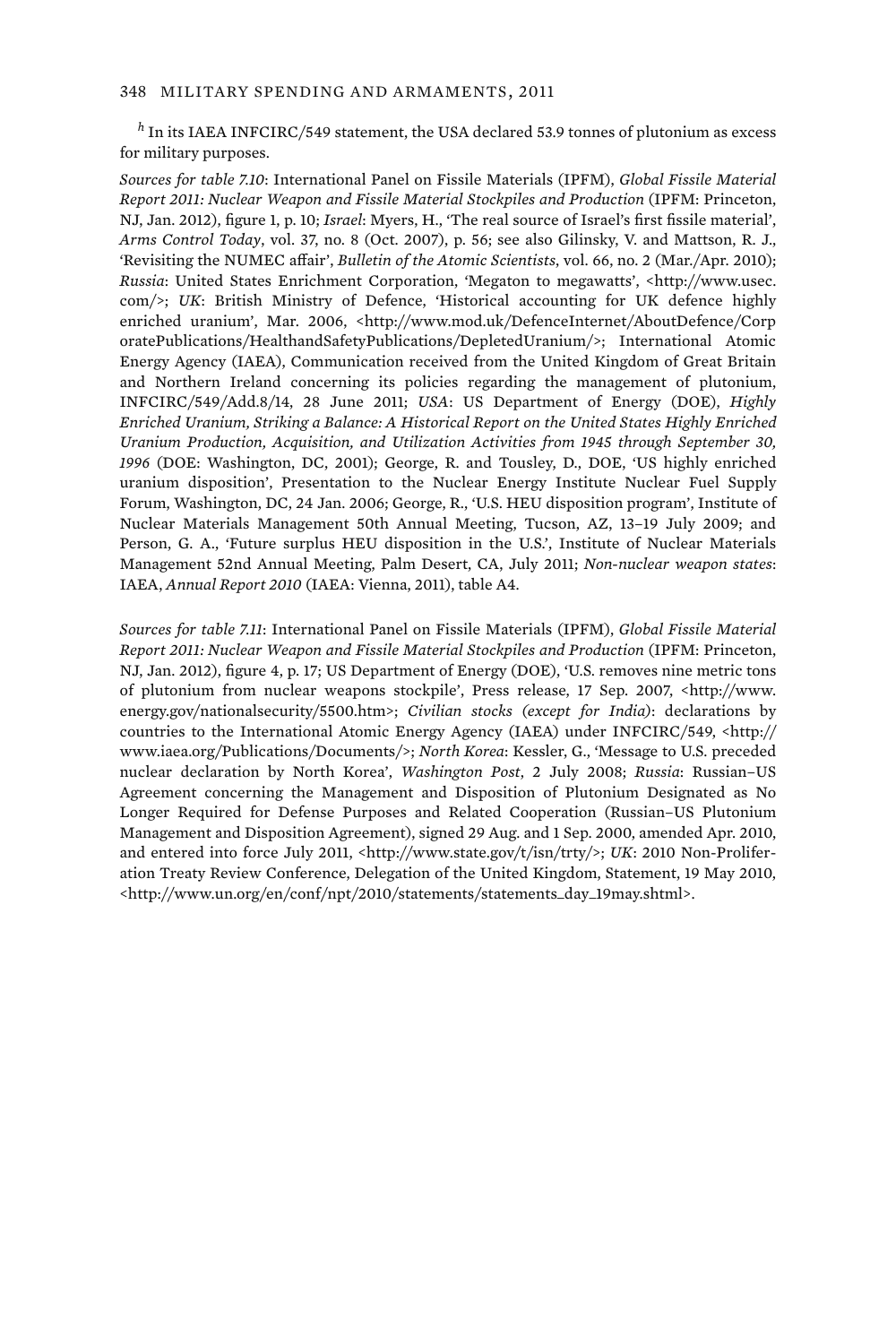| State                 | Facility name<br>or location                    | Type     | <b>Status</b>            | Enrichment<br>process <sup>a</sup> | Capacity<br>(thousands<br>$SWU/vr)^b$ |
|-----------------------|-------------------------------------------------|----------|--------------------------|------------------------------------|---------------------------------------|
| Argentina             | Pilcaniyeu                                      | Civilian | Resuming operation GD    |                                    | $20 - 3000$                           |
| <b>Brazil</b>         | Resende Enrichment Civilian                     |          | Under construction       | GC                                 | $115 - 200$                           |
| China                 | Lanzhou 2                                       | Civilian | Operational              | GC                                 | 500                                   |
|                       | Lanzhou (new)                                   | Civilian | Operational              | GC                                 | 500                                   |
|                       | Shaanxi                                         | Civilian | Operational              | GC                                 | 1000                                  |
| France                | Eurodif                                         | Civilian | Operational              | GD                                 | 10 800                                |
|                       | Georges Besse II                                | Civilian | Operational              | GC                                 | 7500-11000                            |
| Germany               | Urenco Gronau <sup>c</sup>                      | Civilian | Operational              | GC.                                | 2 200-4 500                           |
| India                 | Rattehalli                                      | Military | Operational              | GC                                 | $15 - 30$                             |
| Iran                  | <b>Natanz</b>                                   | Civilian | Under construction       | G <sub>C</sub>                     | 120                                   |
|                       | Qom                                             | Civilian | Under construction       | GC                                 | $5 - 10$                              |
| Japan                 | Rokkasho <sup>d</sup>                           | Civilian | Temporarily<br>shut down | GC                                 | < 1050                                |
| Korea, North Yongbyon |                                                 |          |                          | GC                                 | $8^e$                                 |
| Netherlands           | Urenco Almelo                                   | Civilian | . .<br>Operational       | GC                                 | 5 000-6 000                           |
| Pakistan              | Gadwal                                          | Military | Operational              | GC                                 |                                       |
|                       | Kahuta                                          | Military | Operational              | GC                                 | $15 - 45$                             |
| Russia                | Angarsk                                         | Civilian | Operational              | GC                                 | 2 200-5 000                           |
|                       | (formerly Angarsk-10)                           |          |                          |                                    |                                       |
|                       | Novouralsk (formerly Civilian<br>Sverdlovsk-44) |          | Operational              | GC                                 | 13 300                                |
|                       | Seversk (formerly<br>Tomsk-7)                   | Civilian | Operational              | GC                                 | 3800                                  |
|                       | Zelenogorsk<br>(formerly Krasnoyarsk-45)        | Civilian | Operational              | GC                                 | 7900                                  |
| UK                    | Capenhurst                                      | Civilian | Operational              | GC                                 | 5 0 0 0                               |
| <b>USA</b>            | Areva Eagle Rock                                | Civilian | Planned                  | GC                                 | 3 300-6 600                           |
|                       | Paducah                                         | Civilian | To be shut down          | GD                                 | 11 300                                |
|                       | Piketon, Ohio                                   | Civilian | Planned                  | GC                                 | 3800                                  |
|                       | Urenco Eunice                                   | Civilian | Operating                | GC                                 | 5900                                  |

**Table 7.12.** Significant uranium enrichment facilities and capacity worldwide, as of December 2011

*a* The gas centrifuge (GC) is the main isotope-separation technology used to increase the percentage of U-235 in uranium, but a few facilities continue to use gaseous diffusion (GD).

*b* SWU/yr = Separative work units per year: a SWU is a measure of the effort required in an enrichment facility to separate uranium of a given content of uranium-235 into 2 components, 1 with a higher and 1 with a lower percentage of uranium-235.

*c* Expansion is under way.

*d* The Rokkasho centrifuge plant was shut down in Dec. 2010; it is being refitted with new centrifuge technology.

*e* On North Korea's Yongbyon facility see section IX above.

*Sources*: Enrichment capacity data is based on International Atomic Energy Agency (IAEA), Integrated Nuclear Fuel Cycle Information Systems (INFCIS), <http://www-nfcis.iaea.org/>; International Panel on Fissile Materials (IPFM), *Global Fissile Material Report 2011: Nuclear Weapon and Fissile Material Stockpiles and Production* (IPFM: Princeton, NJ, Jan. 2012); and Citizens' Nuclear Information Center (CNIC), 'Uranium enrichment plant turns into a big waste dump', *Nuke Info Tokyo*, no. 140 (Jan./Feb. 2011), pp. 3–4.